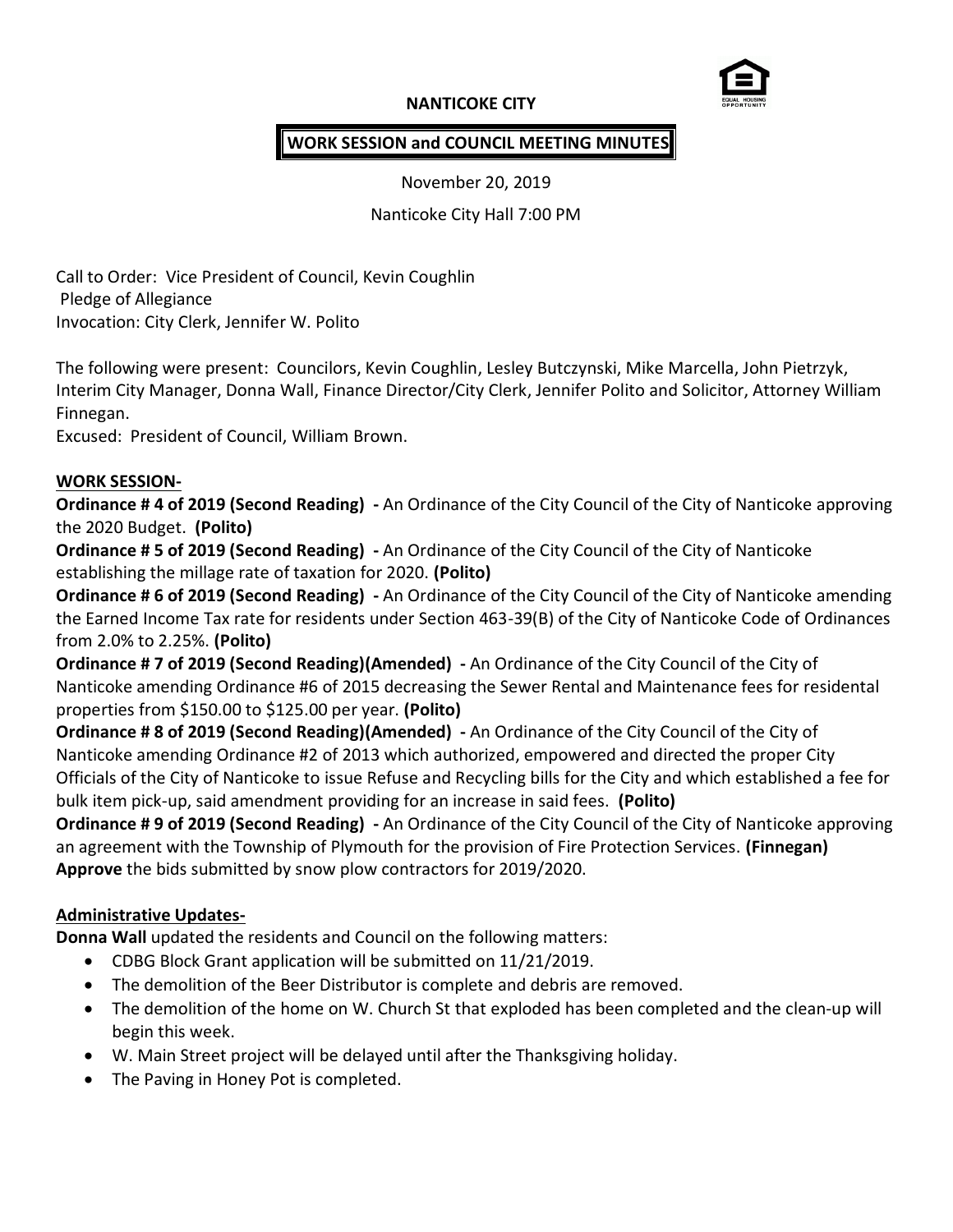The Christmas Parade will be held on December 15, 2019. Anyone who wants to participate, line up begins at the GNA High School parking lot at 2:30 pm.

Mr. Marks asked Council what was the official calling on what caused the explosion at the home on W. Church St. and Vice President, Kevin Coughlin asked Chief Hazleton to answer this question. Chief Hazleton replied it was a gas leak.

Mr. Stachowiak asked for an update on the opening of the Honey Pot Bridge and the funding to fix it. Donna replied the bridge will be opening soon and we are trying to get grants to pay for the replacement of the bridge. Mr. Stachowiak referred to an article in the paper that stated once the construction at the corners of Main Street and Kosciuszko Street is completed, tractor trailers will not have such a hard time getting through that intersection. He asked are we allowing the truck traffic to enter Nanticoke up Kosciuszko Street? Donna said no, that must be a misprint in the paper. Once the South Valley Parkway opens back up, all trucks will use 29 to the South Valley Parkway to the warehouses, replied Donna Wall. Mr. Marks commented that no trucks should use Kosciuszko Street due to the houses and schools on that street. Mr. Knapp recommended putting up signs stating no tractor trailers beyond this point. Donna stated this issue will go away once the South Valley Parkway reopens. There is a lighting issue holding up the reopening. Mr. Pavelitz asked if the City's DPW department is responsible for opening the bridge and Donna said yes once they do some work. Mr. Pavelitz asked if it was evaluated and if so, what was the outcome? Donna replied yes and the evaluation report states the bridge must be replaced.

**Mayor Nicole Colatosti-Mackiewicz** has included her October 2019 monthly department reports. The reports are included in Council's packets, posted on the back board in Council Chambers and on the website.

**A Motion** was made by Mr. Pietrzyk, second by Ms. Butczynski to adjourn the work session. Work session adjourned.

### **REGULAR MEETING** Comments from the Public agenda items only.

Mr. Telencho asked if the \$20 dollar installment fee was taken off the Refuse ordinance because it was not stated in the minutes from the prior meeting. Jennifer replied yes. She said the amendment was voted on last meeting and the amended ordinance is on the back board. Mr. Telencho stated that it also should have been noted in the minutes. Mr. Telencho asked why are we raising taxes when the newspaper stated that Nanticoke is experiencing economic growth. Donna stated the newspaper is often misquoted and she is sure they were referring to the coming of the warehouses.

#### **Old Business**

None.

### **New Business**

**A Motion** to approve the November 6, 2019 minutes was made by Ms. Butczynski, second Mr. Pietrzyk. Motion carried.

**A Motion** to approve payment of the bills in the amount of \$354,397.88 (Payroll \$101,655.36 and Payables \$252,742.52) was made by Mr. Pietrzyk, second by Ms. Butczynski. Motion Carried.

**A Motion** to approve **Ordinance # 4 of 2019 (Second Reading) -** An Ordinance of the City Council of the City of Nanticoke approving the 2020 Budget was made by Mr. Pietrzyk, second by Ms. Butczynski. Mr. Marcella voted No.

Motion Carried, 3-1.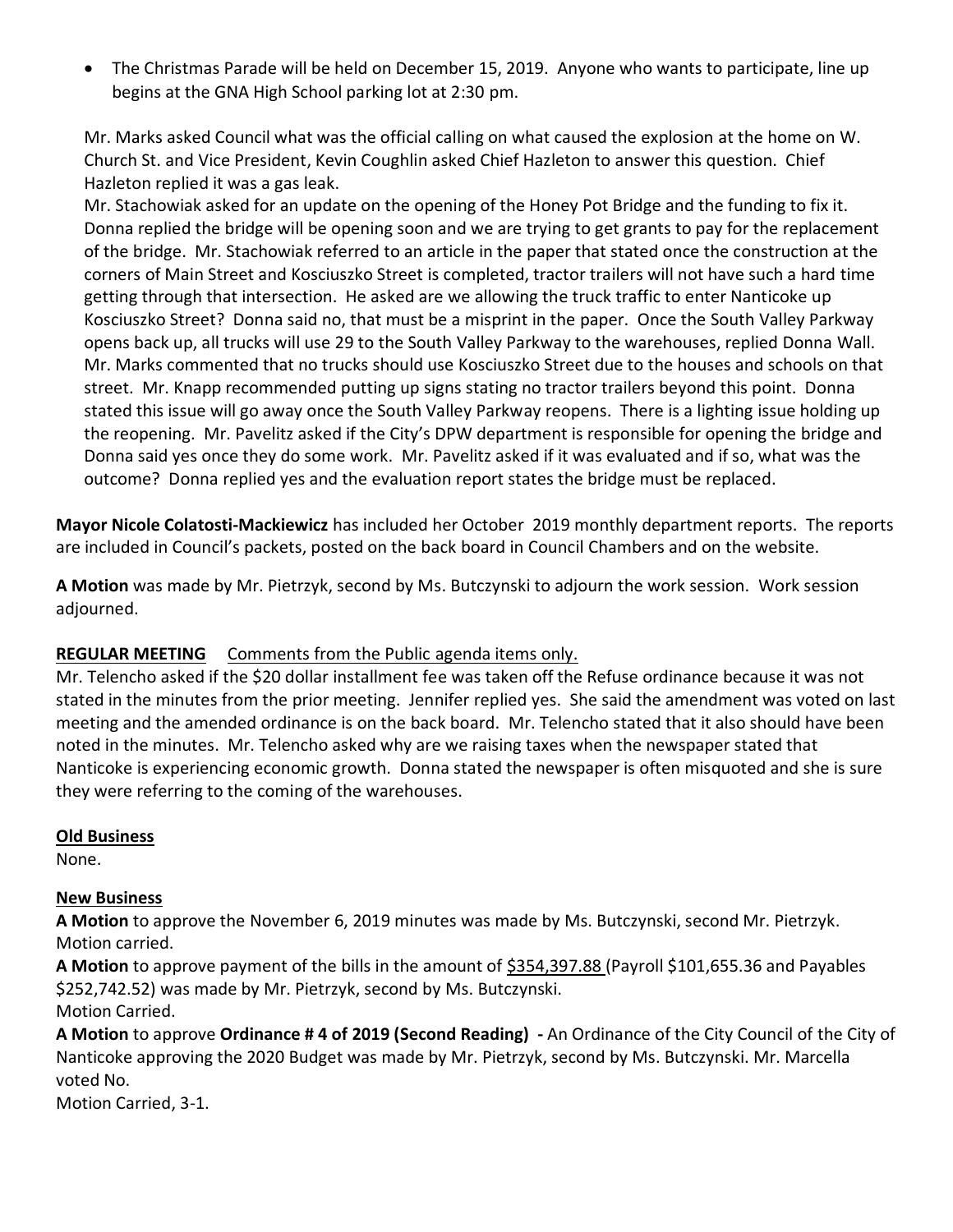**A Motion** to approve **Ordinance # 5 of 2019 (Second Reading) -** An Ordinance of the City Council of the City of Nanticoke establishing the millage rate of taxation for 2020 **w**as made by Mr. Marcella, second by Ms. Butczynski.

Motion Carried, 4-0.

**A Motion** to approve **Ordinance # 6 of 2019 (Second Reading) -** An Ordinance of the City Council of the City of Nanticoke amending the Earned Income Tax rate for residents under Section 463-39(B) of the City of Nanticoke Code of Ordinances from 2.0% to 2.25% **w**as made by Ms. Butczynski, second by Mr. Pietrzyk. Mr. Marcella voted No.

Motion Carried, 3-1.

**A Motion** to amend **Ordinance # 7 of 2019 (Second Reading)** to eliminate the decrease in the sewer fees for non residental properties. The decrease in fees only applies to residential properties. The comment "So Moved" was made by Vice President Kevin Coughlin and a motion to amend the ordinance was made by Mr. Pietrzyk, second by Ms. Butczynski.

Motion Carried, 4-0.

**A Motion** to approve **Ordinance # 7 of 2019 (Second Reading) (Amemded) -** An Ordinance of the City Council of the City of Nanticoke amending Ordinance #6 of 2015 decreasing the Sewer Rental and Maintenance fees for residental properties from \$150.00 to \$125.00 per year **w**as made by Ms. Butczynski, second by Mr. Marcella.

Motion Carried, 4-0.

**A Motion** to approve **Ordinance # 8 of 2019 (Second Reading)(Amended to remove the \$20.00 installment fee) -** An Ordinance of the City Council of the City of Nanticoke amending Ordinance #2 of 2013 which authorized, empowered and directed the proper City Officials of the City of Nanticoke to issue Refuse and Recycling bills for the City and which established a fee for bulk item pick-up, said amendment providing for an increase in said fees **w**as made by Ms. Butczynski, second by Mr. Marcella. Motion Carried, 4-0.

**A Motion** to approve **Ordinance # 9 of 2019 (Second Reading) -** An Ordinance of the City Council of the City of Nanticoke approving an agreement with the Township of Plymouth for the provision of Fire Protection Services **w**as made by Ms. Butczynski, second by Mr. Marcella.

Motion Carried, 4-0.

**A Motion** to approve the **2019/2020 Snow Plow Contractor bids** per bid sheet was made by Ms. Butczynski, second Mr. Pietrzyk.

Motion Carried, 4-0.

# **COMMENTS FROM THE PUBLIC –**

**Mr. Hank Marks** started out by complimenting Councilor Butczynski for showing up to the meeting even though she was under the weather. He then commented on Senator Yudichak switching to the Independent party because he saw the "Light". Mr. Marks stated even though he is not happy with the EIT increase and he said he was going to write a letter to the newspaper; he has changed his mind and is going to let the new members of Council to prove themselves and he wishes them the best of luck.

**Mr. Ronald Knapp** wanted clarification on the amended ordinance # 8 of 2019 and does non residential properties mean the businesses in town and Jennifer replied yes. Attorney Finnegan stated nonresidential customers are billed by usage. He also stated West Main Street is sinking in leaving a huge pot hole. He would like someone to call to have this issue addressed. Donna said that is a Water Company project and the project has been shut down by PENNDOT and the Water Company will be out to fix it.

**Mr. John Telencho** asked why no one is enforcing the City's ordinance that prohibits truck traffic on Main & Kosciuszko Streets. Donna said right now that is there only way to the warehouses. Mr. Telencho asked who owns the advertising benches, the City? Jennifer replied no. Vice President Kevin Coughlin stated Dave